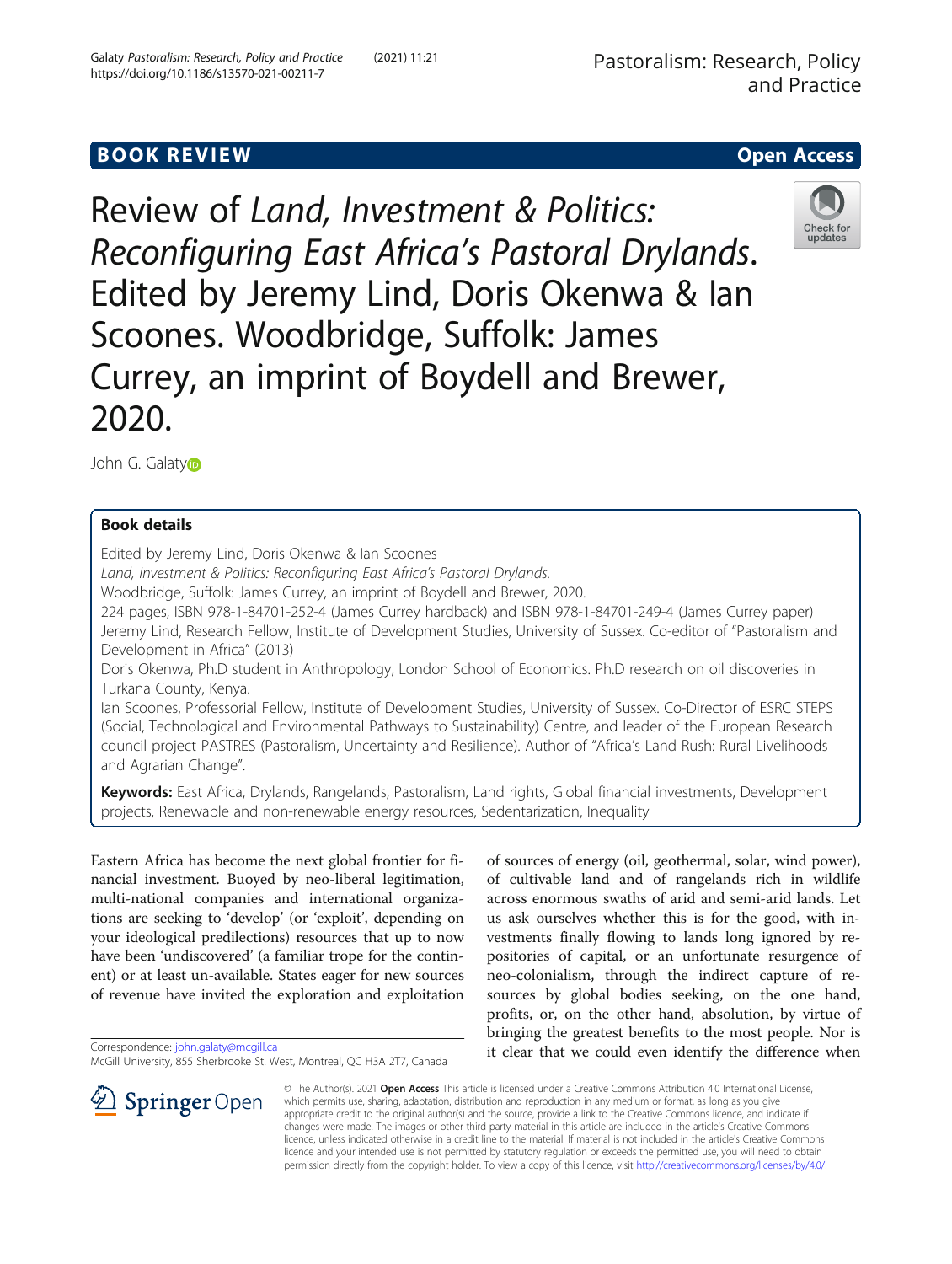achieve a sustainable future. Not many decades ago, scholars sought to understand the institutional dynamics of small-scale herd-owners, representatives of pastoralism, which is a form of agrarian production that arose some 6000 years ago to sustain people living in arduous drylands that may constitute half of the land mass of the earth. With appropriate alertness to issues that really matter to the inhabitants of the drylands, researchers, policy-makers and the public have increasingly tried to understand the larger-order state, regional and global contexts that frame what is crucial for local land users: expanding networks of markets that draw in livestock and circulate local and imported goods, the proliferation of village schools, clinics, NGO's government offices, and the diversification of rural economies, from Tibet, Mongolia, central Asia, the Middle-East, and North, West and Eastern Africa, into agriculture, trade, business, and labor. These diverse pursuits, which complement but also sustain extensive pastoralism, have stimulated the emergence of local elites in regional manifestations of class formation and the embrace of localized variations on globalized culture in lifestyle, fashion, linguistic innovations, the arts (pastoral rap?), tastes, values and philosophy.

This volume on 'Land Investment & Politics' represents a creative and energetic look at matters that matter to rangelanders as they engage with major projects inspired, engendered and managed by investors who have come for their resources. Its fourteen contributions, each based on longterm community-level research, provide both an overview and concise, in-depth analyses of major sites and situations of development across a huge dryland region that stretches from Somalia and Ethiopia in the Horn of Africa through Kenya to Tanzania. The ambivalence suggested above is revisited through the eyes of indigenous pastoralists and townspeople who ask themselves if these major projects provide them opportunities or offer pivot points of loss. The superb introduction provided in 'The Politics of Land, Resources & Investment' brings us up to date on the impact of state planning and the unfolding of major projects and facets of social change in the drylands as towns grow; many herders sedentarize; land is fenced, fragmented and appropriated; and small-scale schemes of irrigation and sand and mineral mining emerge. Four pathways for pastoralists reflect different degrees of access to resources and markets they enjoy: with resources and market access, some people 'move up'; with resources but low market access, others 'hang in'; lacking access to resources or markets, some 'drop out'; and those without resources but able to access markets 'move out' of pastoralism. Amidst this global land rush, notwithstanding the continuing local importance of raising livestock, four distinct ways of 'seeing' frontiers in space and time are examined in turn: first, like a state, eager to generate wealth that can be 'captured'; second, like a global investor seeking to tap into repositories of valuable resources while strategically accommodating local political resistance; third, like a post-pastoralist capitalist 'indigenizing' the advantages of sedentarization while positioning themselves to meet local demand for livestock and in the process benefitting from heightened inequality; and like an ongoing, struggling pastoralist who falls back on inherent rights of exclusion to exert claims over local land and to struggle for resources accessed through marginal participation in large-scale projects.

This book asks about the wider impacts of major investment projects, both who loses and who wins and how communities are mobilized by the implanting of new projects, some to collaborate, some to resist, and some to do both, as territory is re-shaped and contentious politics emerge. This rich and highly informative book highlights local understanding of investment projects and offers interpretations of how their meaning and importance are framed by diverse agents. Although the power of the state and of international investors may seem dominant, their agents often view events from afar, while those with local interests exercise considerable power, competence and knowledge from below to shape events in their own favour, as these cases illustrate.

Eight of the case studies in fact articulate with the region's most ambitious integrated development project, LapSSET, or the 'Lamu Port South Sudan-Ethiopia Transport' programme, a massive and far-reaching programme of regional infrastructural, energy and social development. For the vast area of northern Kenya (and its borderlands with Sudan, Ethiopia and Somalia), which has long complained that, among other pastoral regions, it has been ignored and overlooked in terms of development initiatives, the LapSSET aims to transform the region by connecting Sudan through the recently discovered Turkana oil fields via a pipeline and road that will extend through Isiolo town to a port being constructed north of the historical coastal island and major tourist site of Lamu, linking the Lamu hinterland with an international airport, a newly established metropolis and a new industrial area. Tracing the path drawn by eight chapters that explore the impact of the LapSSET corridor—from Lamu, through Isiolo, Laikipia and Baringo, to three sites in Turkana County and one in Marsabit County, the book provides a unique vantage point for assessing the processes of investment, resource exploitation and social engagement across the northern Kenyan rangelands. In recent years (Ch. 2), the local Bajuni of Lamu saw their lands grabbed by up-country speculators, but when the new 2010 Constitution mandated the establishment of devolved County-level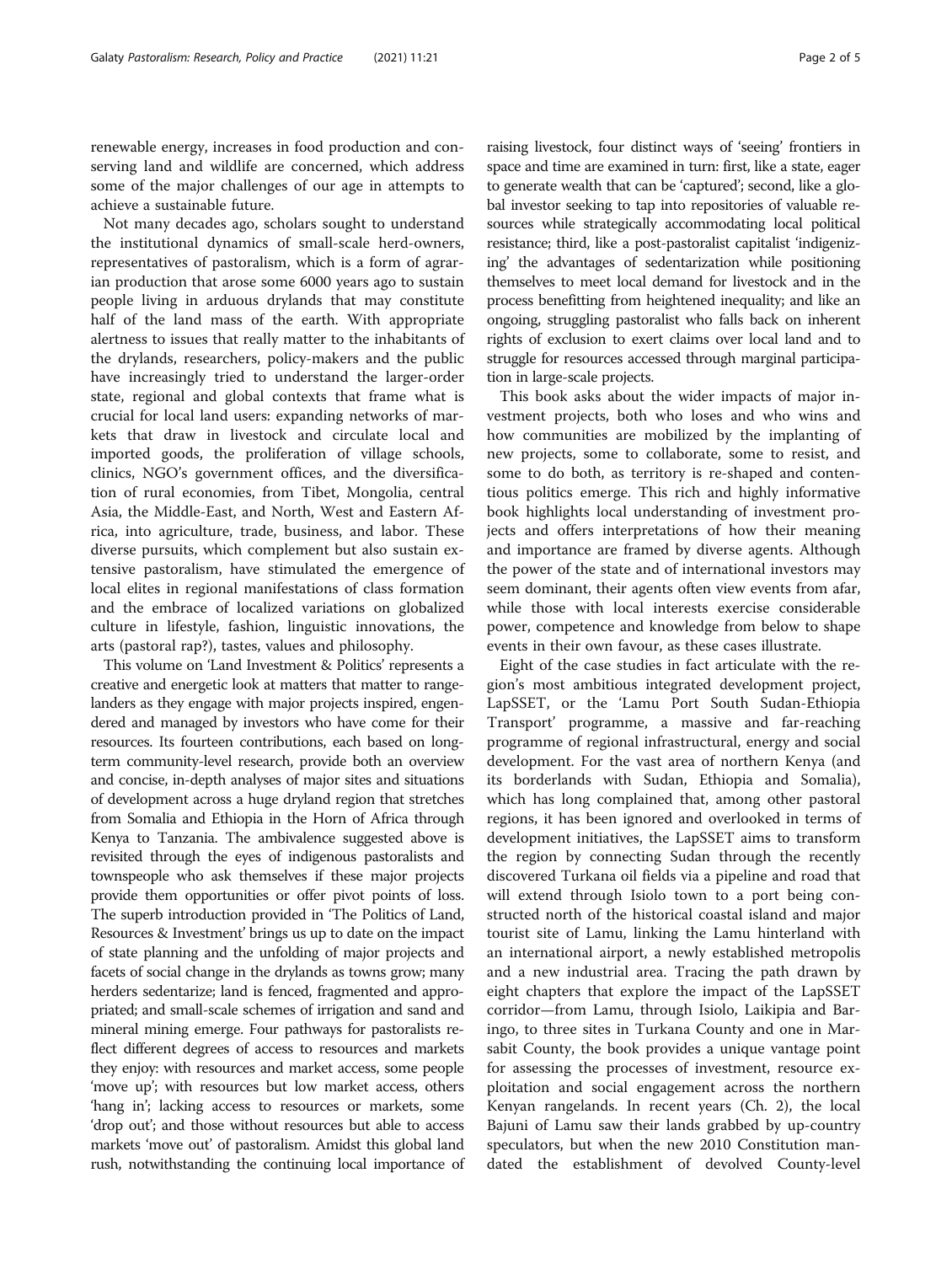governance, authorities revoked these corrupt land titles, initiating a re-interpretation of territoriality in terms of exclusion (of Christian non-locals) and inclusion (of local Muslim citizens and political figures). So rather than exemplifying a land grab by outsiders, the 'high modernist' LapSSET project is being transformed by struggles over class, gender, generation and ethnicity aimed at making it accord with local realities.

Following the plan to create a 'gateway city' in Isiolo (Ch. 3), north-west along the LapSSET corridor, by creating a tourist and an industrial centre, an 'economy of anticipation' has emerged that has energized attempts by its many ethnic claimants (Borana, Turkana, Somali, Samburu and Meru) to establish a sense of 'ownership' and 'belonging'. A shift from trust-land held for groups to community land has led locals to carry out land claims and grabs at the periphery of Isiolo as a means of asserting their own 'inclusion', as well as in anticipation of rising land values. Further west (Ch. 8), the Kenyan government created the parastatal Geothermal Development Company (GDC) to exploit the energy potential of the geothermal steam fields in the Baringo sector of the Rift Valley, an initiative that began with a major pumping station on the shores of the fresh-water Lake Baringo. To gain local support, the GDC also developed numerous community water points and savings and credit cooperatives to help in recruiting day labourers on construction sites. At the same time, elites have moved to claim land under adjudication, creating anxiety about diminished communal land and stimulating conflict between Pokot and Turkana, a frontier dynamic that predates the 'extractive frontier' initiated by the geothermal economy.

Further north (Ch. 4), the discovery of oil in the Turkana South Lokichar Basin in 2012 was followed by attempts by the Anglo-Irish investor, Tullow Oil, and the Vancouver-based Africa Oil corporation to win over local opinion through promising benefits and livelihood opportunities for the local pastoral population. 'Ethical capitalism' should involve 'free and informed consent', but communities also resort to forms of 'performance' to negotiate their access to benefits, through what the authors call 'inclusion by subversion'. Local youths present themselves for work by day while by night obstructing trucks sneaking oil out of the region, demonstrating an exercise of power from below. Community 'brokers' exemplify 'elite capture' of potential returns on projects, by both fighting for collective rights and negotiating the terms of their own opportunities. At the same time, in Marsabit, on the eastern shore of Lake Turkana (Ch. 5), where I personally experienced tremendous winds that knocked over my tent on my first trip to the region over 50 years ago, the Lake Turkana Wind Power Project (LTWP) is creating Africa's largest wind farm through a public-private partnership. Although a key role is defined for Community Liaison Officers (CLO), many are perceived as unjustly favouring their own (Marsabit County) community members in allocating jobs while excluding potential (Samburu) claimants from Samburu County, despite the latter's views that the region was in fact enkop ang, their own land. In effect, given that County boundaries had been drawn during the colonial period to separate Eastern Cushitic and Eastern Nilotic speakers (i.e. Borana, Gabra and Rendille versus Maaspeaking Samburu), the territorial grounding of contemporary identities was being re-negotiated through patronage. Perceived failure to uphold moral obligations led youth to lose faith in elders, who themselves were angry at the chief, resulting in protests and roadblocks aimed at disrupting the project. As large-scale investments threaten to disrupt local systems of territorial 'belonging' and social solidarity, they also stimulate resistance from below, which this volume appropriately illustrates.

The Kenyan Government, via the United Nations High Commission on Refugees (UNHCR), has long hosted the globally significant Kakuma refugee camp (Ch. 7) in northern-western Turkana County, which has accommodated hundreds of thousands of refugees fleeing conflict in South Sudan and elsewhere in North-Eastern Africa, creating a mushrooming urban centre in the semi-arid northern rangelands. Responding to local Turkana resentment that refugees were receiving greater benefits than the local population, no matter how poor and deserving, a new 'alternative to camps' model for leveraging humanitarian funding to pursue development and economic growth on a regional basis was put into place through the Kalobeyei Integrated Socio-economic Development Programme (KIDSEDP). Though this programme of investment in entrepreneurship and infrastructure is intended to provide aid and economic growth for an intertwined Turkana and refugee population, by creating depots and educational, health, religious and transport services, Turkana still feel they have gained unequal access to the benefits they anticipated would flow from this expanded refugee settlement.

Broadening its scope to other key sites of investment and development in Eastern Africa, the book presents other complementary regional studies that illustrate contexts where states expel landowners in favour of investments, many of which fail in their own terms. Expulsion of villagers to make way for rice cultivation by the Kilombero Plantation Ltd. in Tanzania leads to dispossession, resistance and bankruptcy (without returning to the status quo) (Ch. 6). The Gulf states invested in the Berbera Corridor in Somaliland to cement their geostrategic standing, precipitating a scramble for access to the refurbished port, and thus control of the regional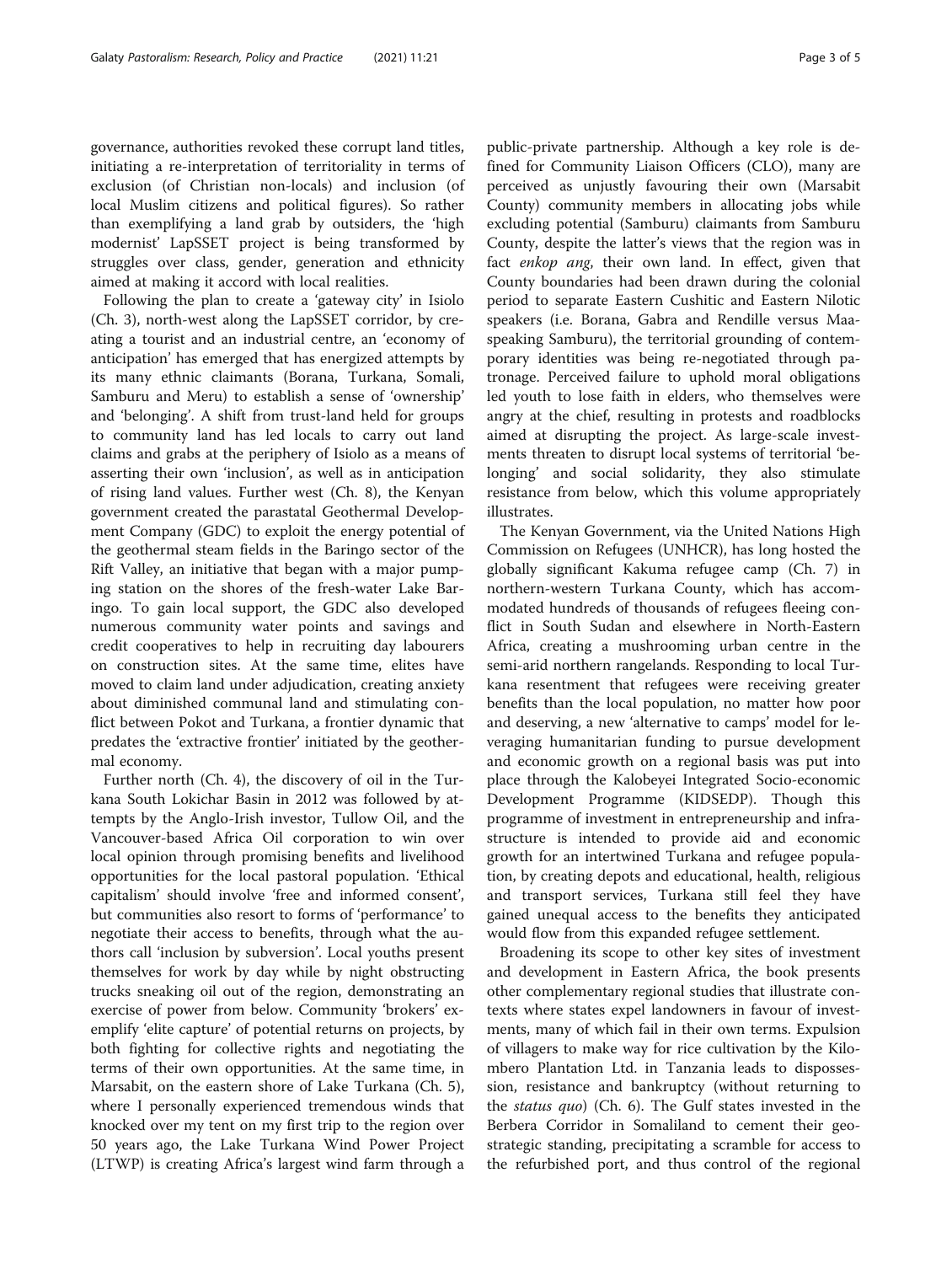livestock trade, by the clan-based economic networks, which may cause future conflict and insecurity (Ch. 9). Burdened by highland Ethiopian stereotypes of their 'backwardness', ethnic groups of the South Omo have seen huge amounts of their land taken by the government and allocated to foreign investors for commercial sugar-cane plantations and conservation schemes as exercises in state-building but resulting in local impoverishment (Ch. 10). Promises by a Swedish investor to produce sugar, ethanol and electricity through an irrigation scheme in Bagamoyo, in eastern Tanzania, with development funding, stripped locals of their land, but delays in implementation and delays in settlement have led to failure without restitution (Ch. 11). Sales of commercial ranches to land-buying companies in Laikipia, using loans from the Agricultural Finance Corporation (AFC), have led shareholders to settle without title deeds on land that is unsuitable for agriculture, in the opportunistic interests of political actors (Ch. 12). A farmerled irrigation scheme on the Turkwell has been encouraged by the government, as an alternative to the regional livestock economy, which failed as productive investments, while small-scale initiatives have in fact thrived and sustain local livelihoods (Ch. 13). Despite the conflict between the Afars and the Issa Somalis over rights in the Awash Valley, investments in state farms were made, stimulating violence along this 'investment frontier' and the emergence of 'individualistic adaptations' as some Afar pastoralists have become domesticated capitalists in a setting of increasing inequality and conflict (Ch. 14).

The case studies in this volume spend little time on the motivations of international investors or the economic returns expected from major projects of resource and infrastructural development and in this sense emphasize less what the Introduction called 'Seeing like a global investor' than on the perspectives of the state, communities of pastoralists, and the local elites that seek to mobilize local capital. I would propose that two conclusions can be drawn regarding the impact of the major investments being made in Eastern Africa, which are reported here with great depth of knowledge and nuance. Firstly, the expectations have not yet been fulfilled that opening the region to major investments, underwritten by private and public capital, including major development agencies, would bring greater national and local prosperity; but nonetheless, spin-off (or trickle-down) benefits through employment have proven worth fighting for in pastoral regions. Secondly, the predictions that a public-private alliance of state and investor interests would squelch local interests while taking their land may have been too pessimistic, since in every case land holders and their local elites have found means of resisting their exclusion by using on-the-ground pressure

tactics that amount to negotiations and in this way have protected their interests while salvaging access to benefits. The conclusion seems to be that, although fine plans can be designed in national and international capitals and agreements signed, those with little voice will in the end have their say. Major projects have taken land, which has fed ongoing disputes, but have not displaced local agrarian economies from the centrally important place they have long occupied, even as those livelihoods have undergone transformation through the growth of towns, the engagement in settlement, and the efflorescence of institutions providing services in health, education, markets and civil society, and class formation. Major investment projects are not rejected locally but demands are made of them by those following local pathways: those 'moving up' seek to be brokers for outside interests, those 'hanging in' resist displacement and those 'dropping out' seek and demand casual employment, while those 'moving out' explore access to regular employment. It is remarkable how many major projects either have failed or have fallen short, leaving the threats of very large-scale land appropriations unrealized as local persistence tends to win out. The cases reviewed here hint at a strategy for the future, in authentic partnerships within the localities where resources can be exploited, building on local awareness and knowledge to create well-founded projects designed to bring more broadly disseminated benefits, for investors, states and communities, and for those who await the resources being developed in renewable energy, food and infrastructure.

### Abbreviations

AFC: Agricultural Finance Corporation (Kenya); GDC: Geothermal Development Company (Kenya Parastatal); KIDSEDP: Kalobeyei Integrated Socio-economic Development Programme; LapSSET: Lamu Port South Sudan-Ethiopia Transport Programme; LTWP: Lake Turkana Wind Power Project; NGOs: Non-governmental organizations; UNHCR: United Nations High Commission on Refugees

#### Acknowledgements

Not applicable.

#### Author's contributions

The review was wholly written by the author. The author read and approved the final manuscript.

#### Author's information

Research on social change, land tenure, and conservation among pastoralists of East Africa.

#### Funding

Partnership project on 'The Institutional Canopy of Conservation', Social Sciences and Humanities Research Council of Canada (SSHRC).

#### Availability of data and materials

Not applicable.